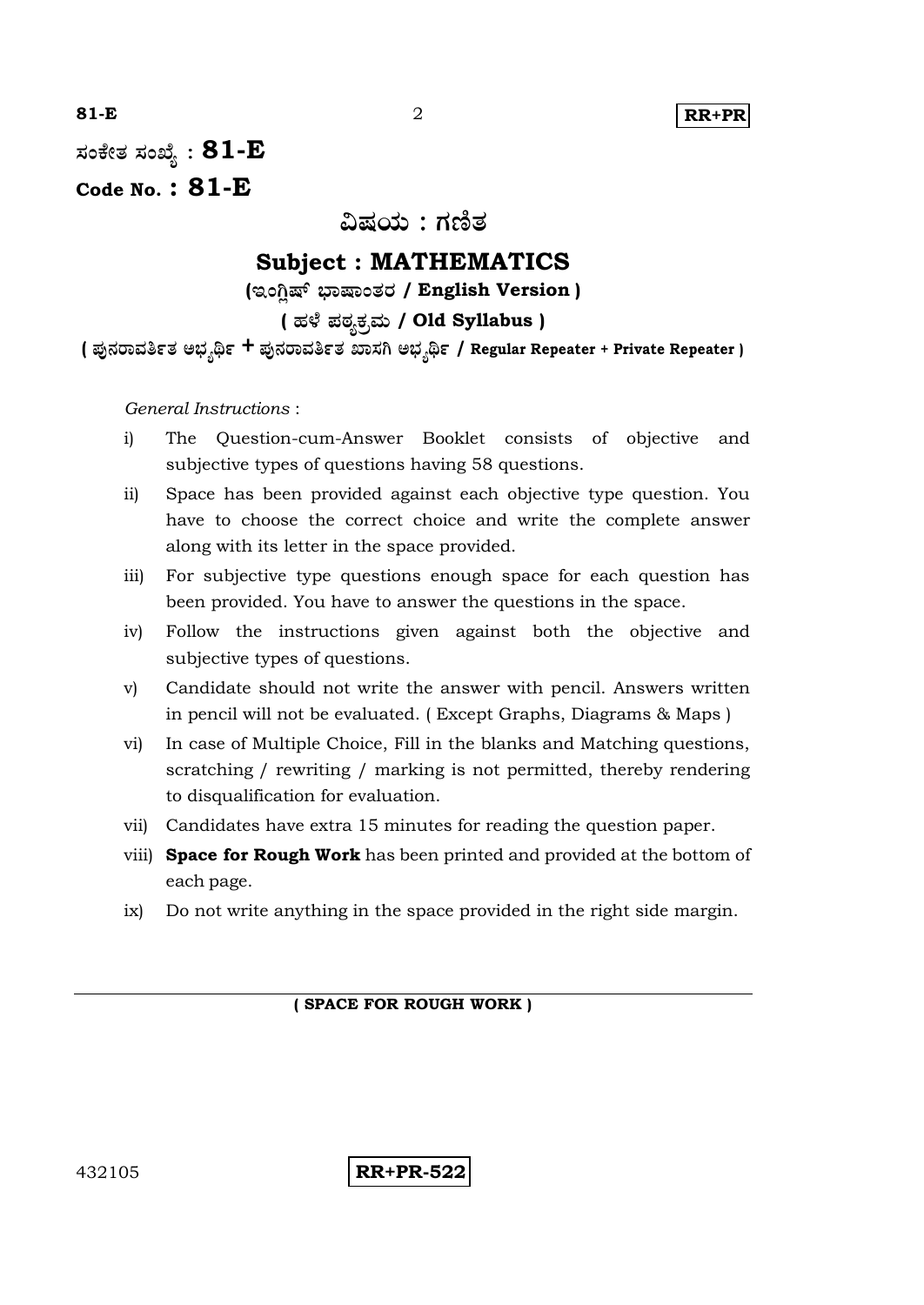**RR+PR** 3 **81-E**

- I. *Four* alternatives are given for each of the following questions / incomplete statements. Only one of them is correct or most appropriate. Choose the correct alternative and write the complete answer along with its letter in the space provided against each question. 20  $\times$  1 = 20
	- 1. If  $A = \{a, b, c\}$  and  $B = \{c, d, e\}$ , then  $A \cap B$  is

| (A) { $a, b, c, d, e$ } |  | $(B) \{c\}$ |
|-------------------------|--|-------------|
|-------------------------|--|-------------|

- (C) { *a, b* } (D) { *d, e* }.
- 2. In a geometric progression, if  $T_4$ = 10 and common ratio is 2 then  $T_3$ is

| $(A)$ 5 |  |  |  | $(B)$ 20 |
|---------|--|--|--|----------|
|---------|--|--|--|----------|

- (C) 8 (D) 12.
- 3. Which of the following is an identity ( unit ) matrix ?

| (A) $\begin{bmatrix} 1 & 0 \\ 1 & 0 \end{bmatrix}$ |  |                                                    |                                                      |  |
|----------------------------------------------------|--|----------------------------------------------------|------------------------------------------------------|--|
|                                                    |  | (B) $\begin{bmatrix} 0 & 1 \\ 1 & 0 \end{bmatrix}$ |                                                      |  |
| (C) $\begin{bmatrix} 0 & 1 \\ 0 & 1 \end{bmatrix}$ |  |                                                    |                                                      |  |
|                                                    |  |                                                    | (D) $\begin{bmatrix} 1 & 0 \\ 0 & 1 \end{bmatrix}$ . |  |
|                                                    |  |                                                    |                                                      |  |

4. The value of 
$$
{}^{5}P_{1} - {}^{3}P_{0}
$$
 is

 $(A)$  4 (B) 2

- (C) 3 (D) 0.
- 5. The HCF and LCM of two expressions *A* and *B* are *H* and *L* respectively. Then their relation can be written as
	- (A)  $A \times H = B \times L$  (B)  $A \times B = H \times L$ (C)  $\frac{11}{H} = \frac{12}{L}$ *B H*  $\frac{A}{\sqrt{11}}$  = (D)  $\frac{H}{L} = \frac{B}{H}$ *B L*  $\frac{A}{I} = \frac{B}{II}$ .

#### **( SPACE FOR ROUGH WORK )**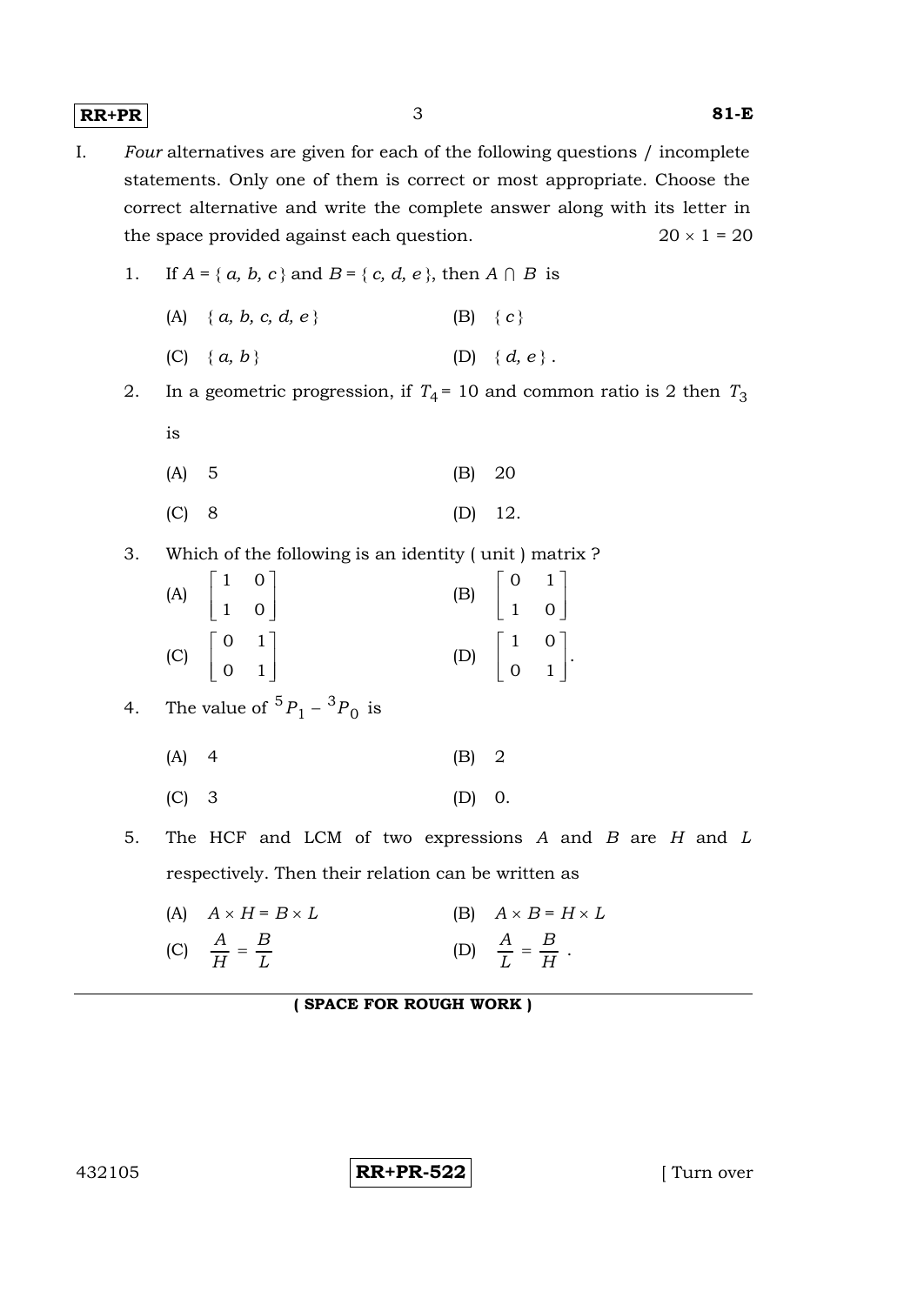**81-E** 4 **RR+PR** 6. The LCM of two expressions  $a^2 - 2ab + b^2$  and  $a^2 - b^2$  is  $(a - b)^2$ .  $(a + b)$ . Then their HCF is (A)  $(a + b)$  (B)  $(a - b)$ (C)  $(a - b)^2$ (D)  $(a^2-b^2)$ . 7. The value of  $\sum (a-b)$ , , *a b*  $a, b, c$  $\sum$  (a-b) is (A)  $a + b + c$  (B) 0 (C)  $a - b - c$  (D)  $a - b$ . 8. The factors of  $a^3 + b^3$  are (A)  $(a + b) (a^2 + ab + b^2)$  (B)  $(a + b) (a^2 + ab - b^2)$ (C)  $(a + b) (a^2 - ab + b^2)$  (D)  $(a + b) (a^2 - ab - b^2)$ . 9. The product of  $\sqrt{2}$  and  $\sqrt[3]{3}$  is (A)  $\sqrt[6]{6}$ (B)  $\sqrt[6]{9}$ (C)  $\sqrt[6]{72}$ (D)  $\sqrt[6]{27}$ . 10. Which of the following is a pure quadratic equation ? (A)  $x(x-2) = 0$ *x*  $\frac{1}{-}$  = 5 (C)  $x + \frac{1}{x}$ 1  $= 0$  (D)  $(x-2)^2 = 0.$ 11. Square of a number is added to three times the same number and their sum is 28. This statement can be written in the equation form as

(A) 
$$
3a^2 + 3a + 28 = 0
$$
  
\n(B)  $a^2 = 3a + 28$   
\n(C)  $a^2 + 3a = 28$   
\n(D)  $3a^2 + a = 28$ .

**( SPACE FOR ROUGH WORK )**

432105 **RR+PR-522**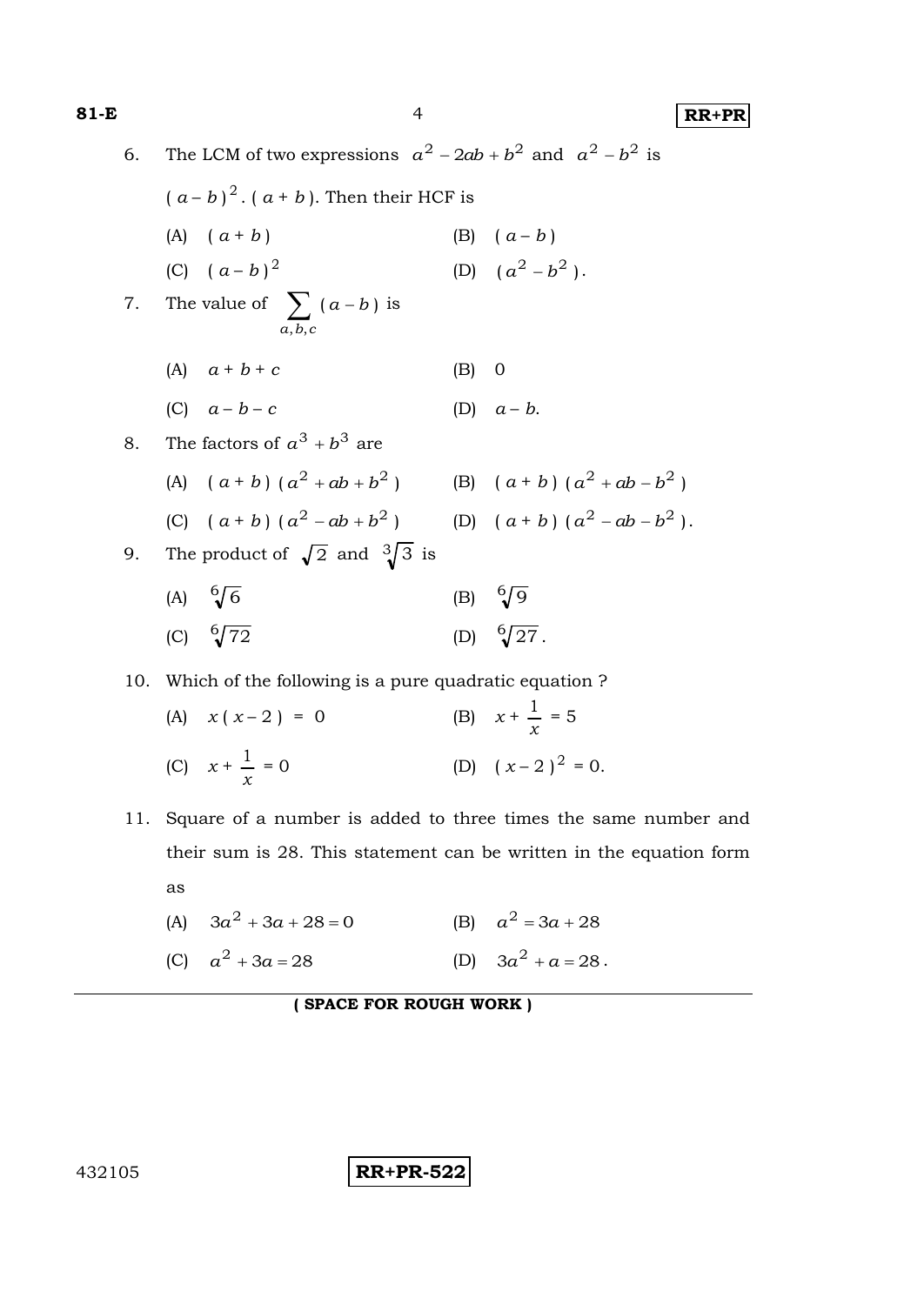**RR+PR** 5 **81-E**

| 12. |                                                    | The product of the roots of the equation $x^2 - 5x = 0$ is                    |  |  |
|-----|----------------------------------------------------|-------------------------------------------------------------------------------|--|--|
|     | (A)<br>0                                           | 5<br>(B)                                                                      |  |  |
|     | (C)<br>$-5$                                        | (D)<br>1.                                                                     |  |  |
| 13. |                                                    | The nature of the roots of the equation $x^2 - 4x + 4 = 0$ is                 |  |  |
|     | real and equal<br>(A)                              | real and rational<br>(B)                                                      |  |  |
|     | real and irrational<br>(C)                         | (D)<br>imaginary.                                                             |  |  |
| 14. |                                                    | Circles having same centre but different radii are called                     |  |  |
|     | concentric circles<br>(A)                          | (B)<br>congruent circles                                                      |  |  |
|     | intersecting circles<br>(C)                        | (D)<br>touching circles.                                                      |  |  |
| 15. |                                                    | "A straight line drawn parallel to the side of a triangle divides the         |  |  |
|     |                                                    | other two sides proportionally." This statement was enunciated by             |  |  |
|     | Thales<br>(A)                                      | Pythagoras<br>(B)                                                             |  |  |
|     | (C)<br>Baudhayana                                  | (D) Appolonius.                                                               |  |  |
| 16. |                                                    | Angle between radii at the centre of a circle is $120^\circ$ . Then the angle |  |  |
|     | between tangents drawn at the ends of the radii is |                                                                               |  |  |
|     | $60^{\circ}$<br>(A)                                | $120^\circ$<br>(B)                                                            |  |  |
|     | $90^{\circ}$<br>(C)                                | 100°.<br>(D)                                                                  |  |  |
| 17. |                                                    | In the figure $APB$ is a tangent at $P$ to the circle with centre $O$ .       |  |  |
|     | If $\angle$ QPB = 60° then $\angle$ POQ is         |                                                                               |  |  |
|     | А                                                  | $60^{\circ}$<br>В<br>Р                                                        |  |  |

(C) 120° (D) 150°.

(A) 60° (B) 100°

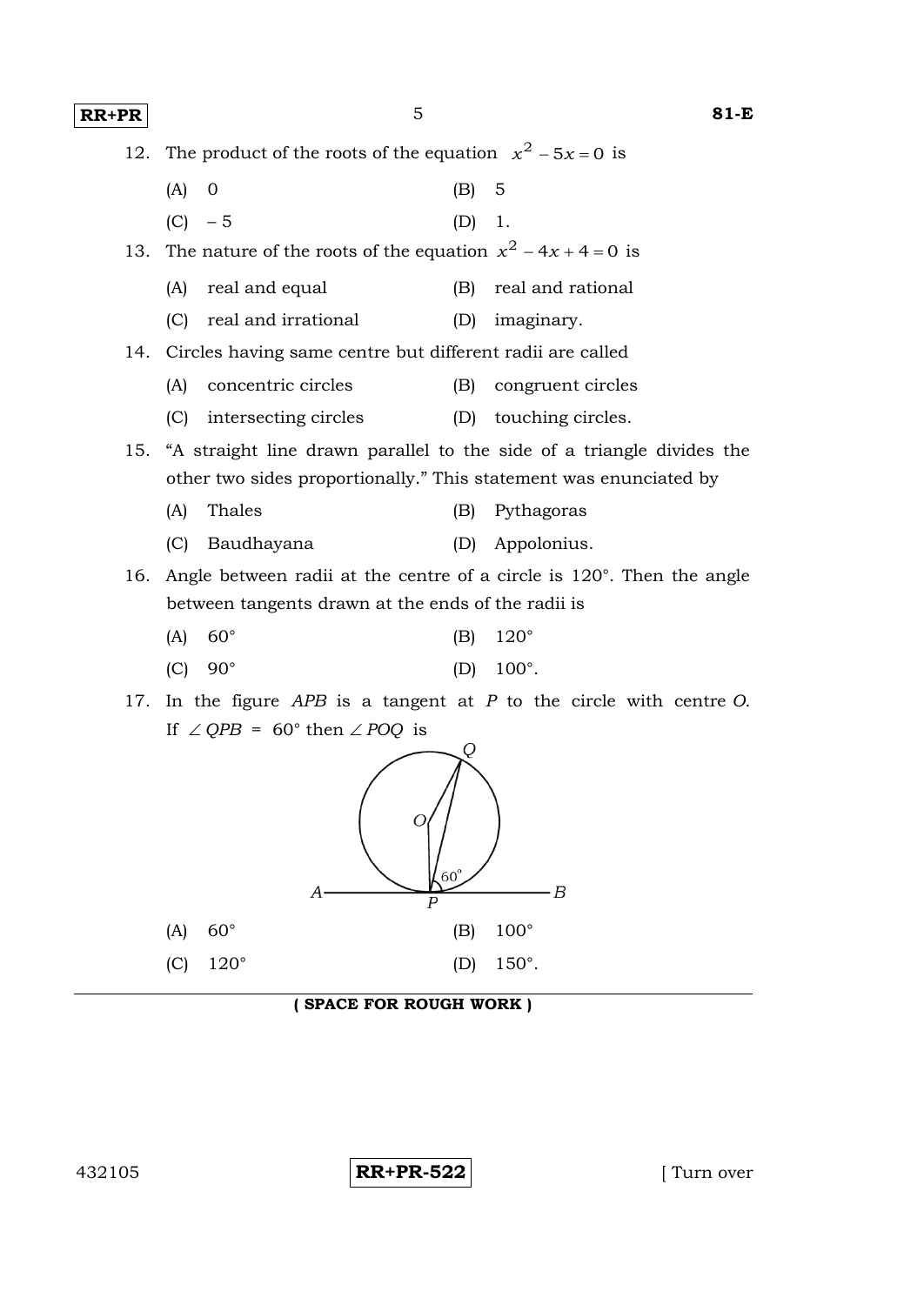**81-E** 6 **RR+PR**

18. The circumference of the base of a right circular cylinder is 44 cm and height is 10 cm. Then its lateral surface area is (A) 44 cm<sup>2</sup> (B) 400 cm<sup>2</sup> (C) 54 cm<sup>2</sup> (D)  $440 \text{ cm}^2$ . 19. The formula used to find the total surface area of a cone is (A)  $\pi r l$  (B)  $\pi r (r + l)$ (C)  $2\pi rh$  (D)  $2\pi r (r+h)$ . 20. The shape of each face of a cube is (A) square (B) triangular (C) pentagonal (D) hexagonal. II. Fill in the blanks with suitable answers :  $10 \times 1 = 10$ 21. If 2, 4 and 8 are in geometric progression then the common ratio is .................... . 22. If *A, G, H* are Arithmetic mean, Geometric mean and Harmonic mean respectively then *AH* is ....................... . 23. The formula to find coefficient of variation is ............................ 24. In a right angled triangle, the side opposite to right angle is called ........................ . 25. A solid obtained by the rotation of a rectangle about one of its fixed sides is called ......................... . 26. If  $A = \begin{bmatrix} 1 & 2 \\ 3 & 4 \end{bmatrix}$  $\bigg)$  $\setminus$  $\overline{\phantom{a}}$  $\overline{\mathcal{L}}$ ſ  $=$ 3 4 1 2 *A* then *A* – *A l* is ....................... . 27. If  $\sum a = 0$ , *b*,  $\sum a =$ *a b c* then the value of  $\sum_{n=1}^{\infty}$  ( $a^3$ ) , *b*, *a a b c* is ....................... . 28. If the HCF of  $ab^2$  and  $a^2b$  is ab then the product of HCF and LCM is ....................... .

**( SPACE FOR ROUGH WORK )**

432105 **RR+PR-522**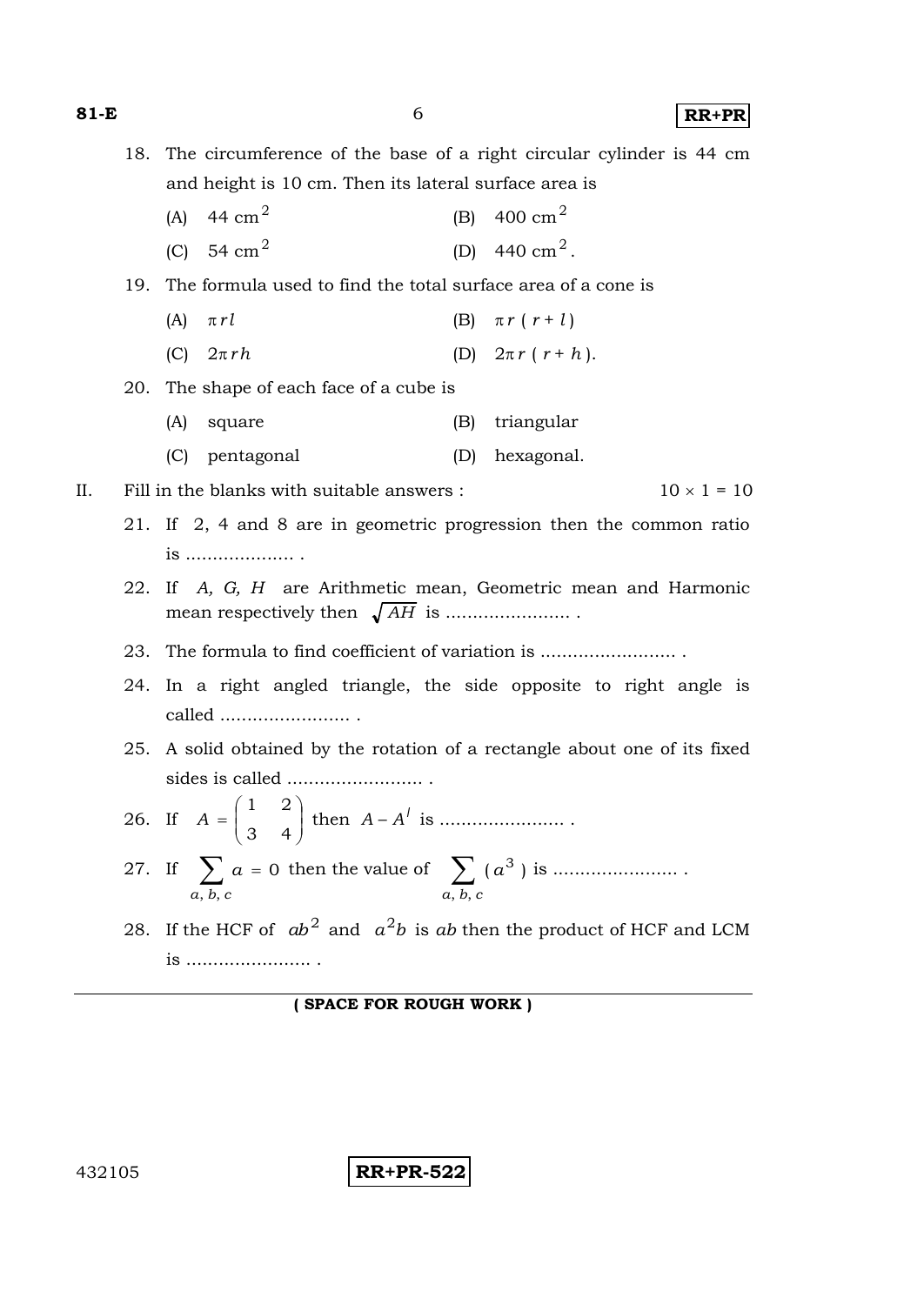

- 30. Two circles of radii 5 cm and 3 cm touch each other internally. Then the distance between their centres is ............................ .
- III. 31. If  $A = \{ 1, 2, 3, 4 \}$  and  $B = \{ 3, 4, 5 \}$ , then find  $A B$  and draw Venn diagram. 2
	- 32. A florist has certain number of garlands. 120 of them have Champak, 60 have Jasmine flowers and 30 garlands have both the flowers. Find the total number of garlands with him. 2
	- 33. Three terms are in geometric progression. Their product is 8 and common ratio is 2, then find the first term. 2

34. Find  $T_{10}$  in the harmonic progression  $\frac{1}{2}$ ,  $\frac{1}{5}$ ,  $\frac{1}{8}$  $\frac{1}{5}$ ,  $\frac{1}{8}$  $\frac{1}{2}$ ,  $\frac{1}{5}$ 1 ........ . 2

35. If 
$$
A = \begin{bmatrix} 1 & 2 \\ 3 & 4 \end{bmatrix}
$$
 and  $B = \begin{bmatrix} 2 & 0 \\ -1 & 3 \end{bmatrix}$ , then find AB.

36. Find the values of

(a) 
$$
{}^{n}P_{0}
$$
 (b)  ${}^{10}P_{1}$   
(c)  ${}^{100}C_{0}$  (d)  ${}^{2015}C_{2015}$ .

- 37. Write  $3\sqrt{5}$  in its exponential form and mention the rational factor, order and radicand. 2
- 38. Rationalise the denominator and simplify :

$$
\frac{\sqrt{2}}{\sqrt{5}-\sqrt{3}}
$$

**( SPACE FOR ROUGH WORK )**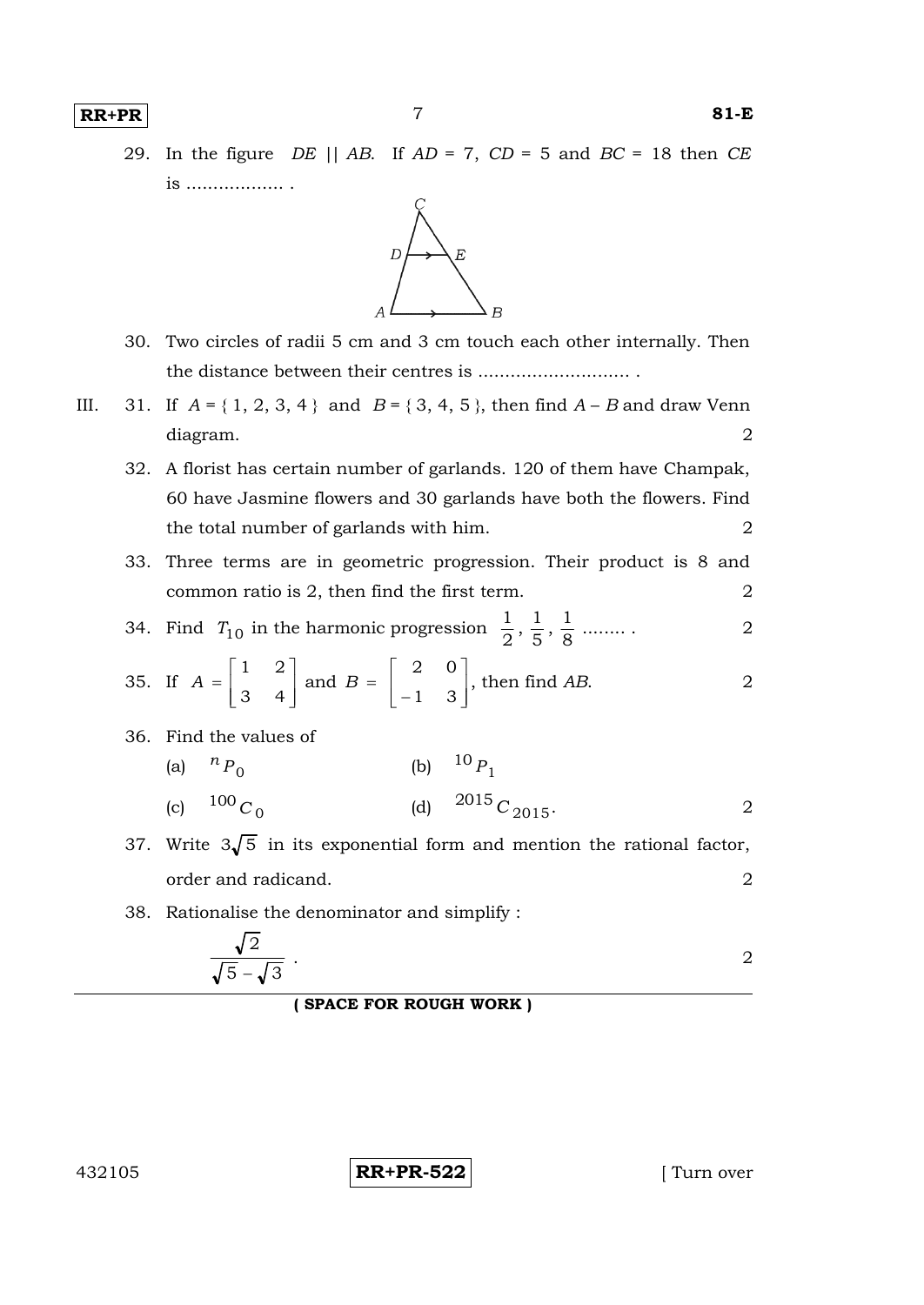**81-E** 8 **RR+PR**

39. Express  $2x^2 = 5x - 3$  in the standard form of quadratic equation and write the values of *a*, *b* and *c*. 2 40. The product of two consecutive integers is 12. Find the numbers. 2 41. Solve  $x^2 + 2x - 1 = 0$  by using formula. 2 42. Form a quadratic equation whose roots are 3 and 2. 2 43. Construct Cayley's table  $(Z_4, \oplus_4)$  under addition modulo 4.  $2$ 44. Construct a tangent to a circle of radius 3 cm at any point *P* on it. 2 45. Write the formula for (a) total surface area of cylinder (b) volume of hemisphere. 2 46. Draw a plan using the information given below : 2 [ Scale : 50 m = 1 cm ]

|          | To $D$ (in mts) |              |
|----------|-----------------|--------------|
|          | 300             |              |
|          | 200             | 150 to C     |
| To E 100 | 150             |              |
|          | 50              | $100$ to $B$ |
|          | From A          |              |

47. Verify Euler's formula for the graph : 2



48. Draw a graph (network) for the matrix : 2

| $\overline{2}$ | 1 | 1              |  |
|----------------|---|----------------|--|
| 1              | 0 | $\overline{2}$ |  |
| $\mathbf{1}$   | 2 | 0              |  |

**( SPACE FOR ROUGH WORK )**